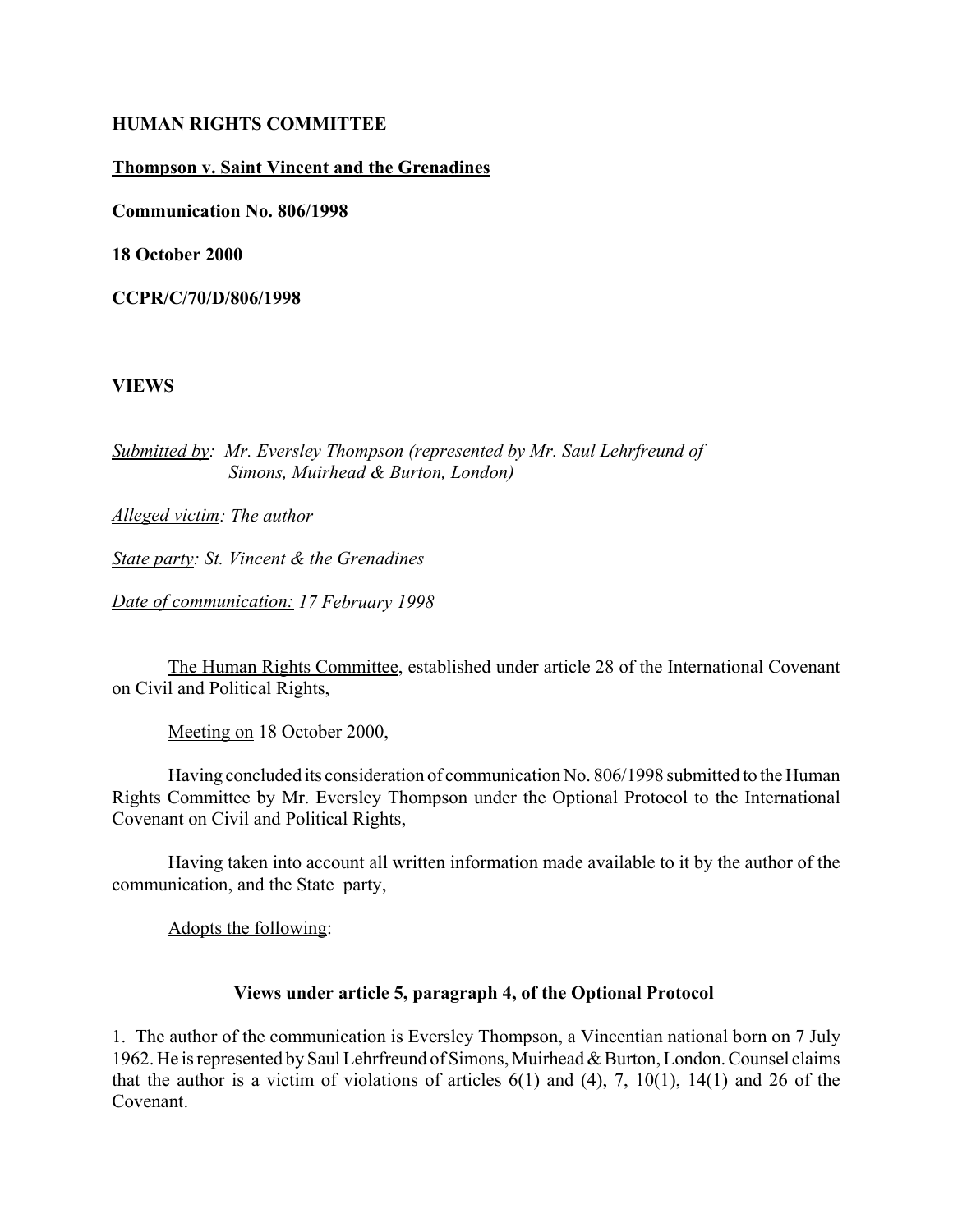### **The facts as submitted by counsel**

2.1 The author was arrested on 19 December 1993 and charged with the murder of D'Andre Olliviere, a four-year old girl who had disappeared the day before. The High Court (Criminal Division) convicted him as charged and sentenced him to death on 21 June 1995. His appeal was dismissed on 15 January 1996. In his petition for special leave to appeal to the Judicial Committee of the Privy Council, counsel raised five grounds of appeal, relating to the admissibility of the author's confession statements and to the directions of the judge to the jury. On 6 February 1997, the Judicial Committee of the Privy Council granted leave to appeal, and after having remitted the case to the local Court of Appeal on one issue, it rejected the appeal on 16 February 1998. With this, all domestic remedies are said to have been exhausted.

2.2 At trial, the evidence for the prosecution was that the little girl disappeared on 18 December 1993 and that the author had been seen hiding under a tree near her home. Blood, faecal material and the girl's panty were found on the beach near the family's home. The girl's body was never found.

2.3 According to the prosecution, police officers apprehended the author at his home early in the morning of 19 December 1993. They showed him a red slipper found the evening before and he said that it was his. After having been brought to the police station, the author confessed that he had sexually abused the girl and then thrown the girl into the sea from the beach. He went with the policemen to point out the place where it happened. Upon return, he made a confession statement.

2.4 The above evidence by the police was subject to a voir dire during trial. The author contested ever having made a statement. He testified that the police officers had beaten him at home and at the police station, and that he had been given electric shocks and had been struck with a gun and a shovel. His parents gave evidence that they had seen him on20 December 1993 with his face and hands badly swollen. After the voir dire, the judge ruled that the statement was voluntary and admitted it into evidence. Before the jury, the author gave sworn evidence and again challenged the statement.

## **The complaint**

3.1 Counsel claims that the imposition of the sentence of death in the author's case constitutes cruel and unusual punishment, because under the law of St. Vincent the death sentence is the mandatory sentence for murder. He also points out that no criteria exist for the exercise of the power of pardon, nor has the convicted person the opportunity to make any comments on any information which the Governor-General may have received in this respect (1). In this context, counsel argues that the death sentence should be reserved for the most serious of crimes and that a sentence which is indifferently imposed in every category of capital murder fails to retain a proportionate relationship between the circumstances of the actual crime and the offender and the punishment. It therefore becomes cruel and unusual punishment. He argues therefore that it constitutes a violation of article 7 of the Covenant.

3.2 The above is also said to constitute a violation of article 26 of the Covenant, since the mandatory nature of the death sentence does not allow the judge to impose a lesser sentence taking into account any mitigating circumstances. Furthermore, considering that the sentence is mandatory,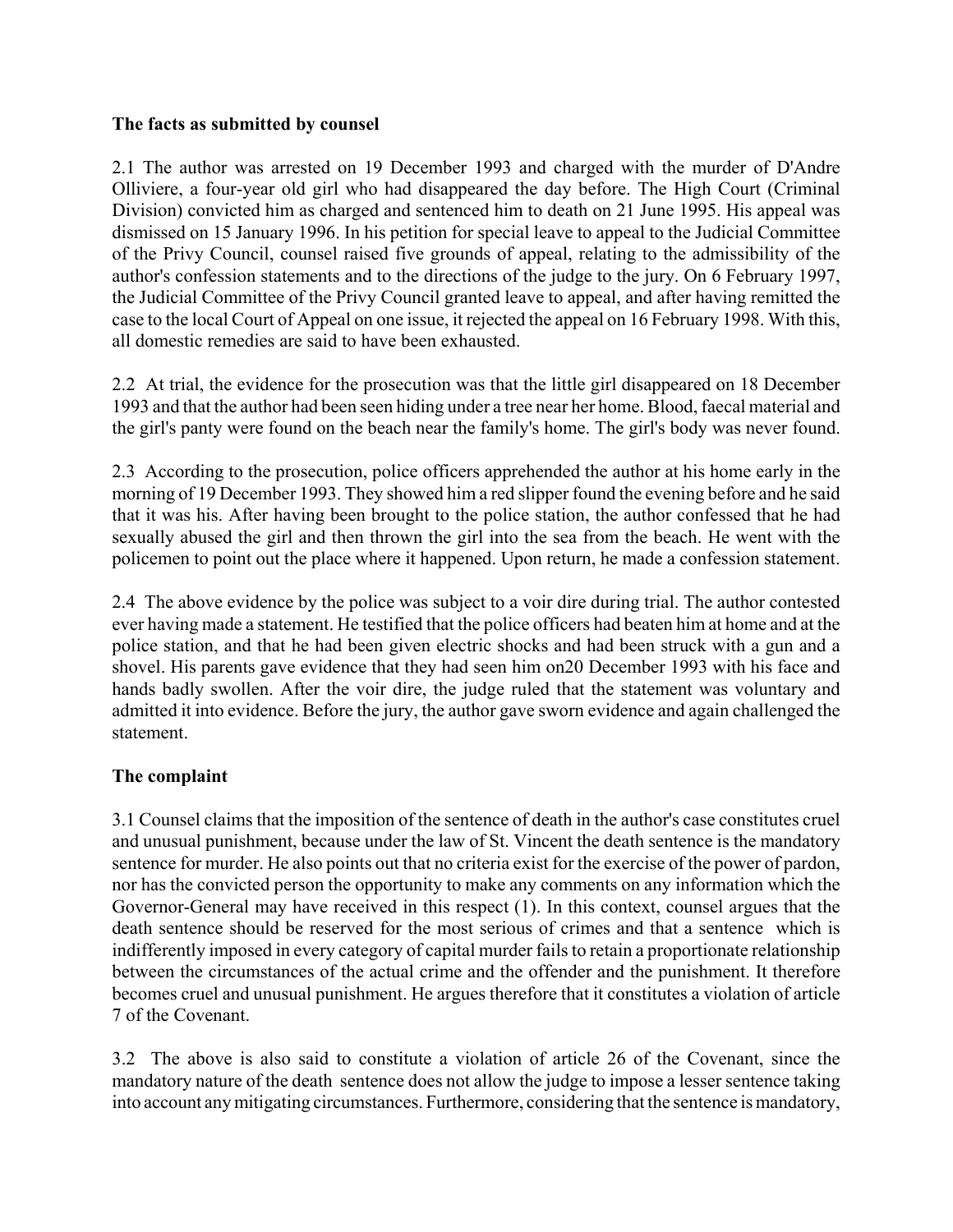the discretion at the stage of the exercise of the prerogative of mercy violates the principle of equality before the law.

3.3 Counsel further claims that the mandatory nature of the death sentence violates the author's rights under article  $6(1)$  & (4).

3.4 Counsel also claims that article 14(1) has been violated because the Constitution of St Vincent does not permit the Applicant to allege that his execution is unconstitutional as inhuman or degrading or cruel or unusual. Further, it does not afford a right to a hearing or a trial on the question whether the penalty should be either imposed or carried out.

3.5 Counsel submits that the following conditions in Kingstown prison amount to violations of articles 7 and 10(1) in relation to the author. He is detained in a cell measuring 8 feet by 6 feet; there is a light in his cell that remains constantly lit 24 hours a day; there is no furniture or bedding in his cell; his only possessions in his cell are a blanket and a slop pail and a cup; there is no adequate ventilation as there is no window in his cell; sanitation is extremely poor and inadequate; food is of bad quality and unpalatable and his diet consists of rice every day; he is allowed to exercise three times a week for half an hour in the dormitory. Counsel also alleges that the conditions in prison are in breach of the domestic prison rules of St Vincent and the Grenadines. Counsel also alleges that the author's punishment is being aggravated by these conditions.

3.6 Counsel further argues that the author's detention in these conditions renders unlawful the carrying out of his sentence of death.

3.7 Counsel also claims a violation of article 14(1) because no legal aid is available for constitutional motions and the author, who is indigent, is therefore denied the right of access to court guaranteed by section 16(1) of the Constitution.

# **The Committee's request for interim measures of protection**

 4.1 On 19 February 1998, the communication was submitted to the State party, with the request to provide information and observations in respect of both admissibility and merits of the claims, in accordance with rule 91, paragraph 2, of the Committee's rules of procedure. The State party was also requested, under rule 86 of the Committee's rules of procedure, not to carry out the death sentence against the author, while his case was under consideration by the Committee.

4.2 On 16 September 1999, the Committee received information to the effect that a warrant for the author's execution had been issued. After having sent an immediate message to the State party, reminding it of the rule 86 request in the case, the State party informed the Committee that it was not aware of having received the request nor the communication concerned. Following an exchange of correspondence between the Special Rapporteur for New Communications and the State party's representatives, and after a constitutional motion had been presented to the High Court of St. Vincent and the Grenadines, the State party agreed to grant the author a stay of execution in order to allow the Committee to examine his communication.

## **The State party's submission**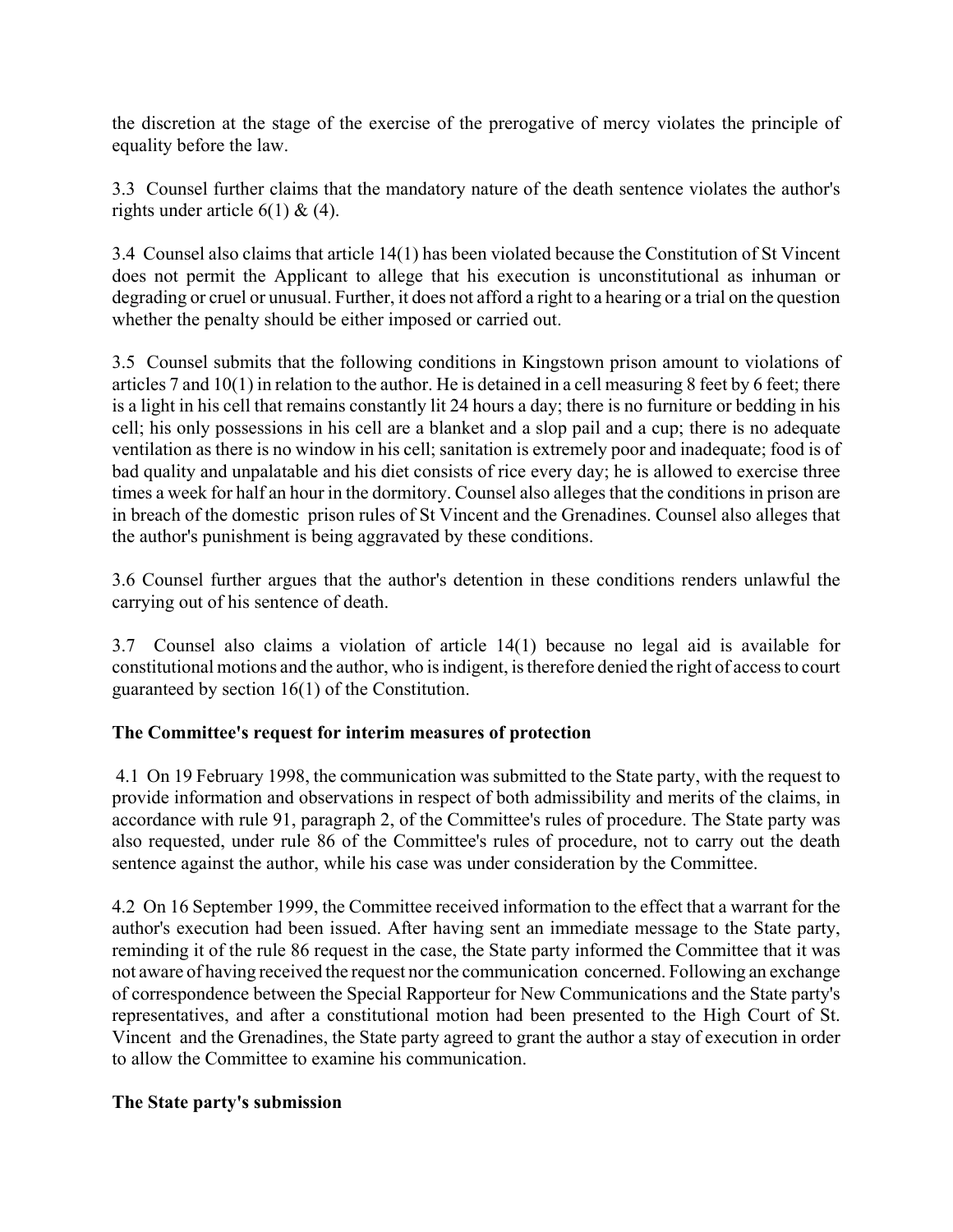5.1 By submission of 16 November 1999, the State party notes that the author has sought redress for his grievances by way of constitutional motion, which was dismissed by the High Court on 24 September 1999. The Court rejected declarations sought by counsel for the author that he was tried without due process and the protection of the law, that the carrying out of the death sentence was unconstitutional because it constituted inhuman or degrading punishment, that the prison conditions amounted to inhuman and degrading treatment, and that the author had a legal right to have his petition considered by the United Nations Human Rights Committee. The State party submits that, in order to expedite the examination by the Committee, it will raise no objection to the admissibility of the communication for reasons of non-exhaustion of domestic remedies.

5.2 The State party submits that the mandatory nature of the death penalty is allowed under international law. It explains that a distinction is made in the criminal law in St. Vincent and the Grenadines between different types of unlawful killing. Killings which amount to manslaughter are not subject to the mandatory death penalty. It is only for the offence of murder that the death sentence is mandatory. Murder is the most serious crime known to law. For these reasons the State party submits that the death penalty in the present case was imposed in accordance with article 6(2) of the Covenant. The State party also denies that a violation of article 7 occurred in this respect, since the reservation of the death penalty to the most serious crime known to law retains the proportionate relationship between the circumstances of the crime and the penalty. The State party likewise rejects counsel's claim that there has been discrimination within the meaning of article 26 of the Covenant.

5.3 The State party also notes that the author had a fair trial, and that his conviction was reviewed and upheld by the Court of Appeal and the Privy Council. Accordingly, the death penalty imposed upon the author does not constitute arbitrary deprivation of his life within the meaning of article 6(1) of the Covenant.

5.4 As to the alleged violation of article 6(4) of the Covenant, the State party notes that the author has the right to seek pardon or commutation and that the Governor General may exercise the prerogative of mercy pursuant to sections 65 and 66 of the Constitution in the light of advice received from the Advisory Committee.

5.5 With regard to prison conditions and treatment in prison, the State party notes that the author has not shown any evidence that his conditions of detention amount to torture or cruel, inhuman or degrading treatment or punishment. Nor is there any evidence that he was treated in violation of article 10(1) of the Covenant. According to the State party, the general statements made in the communication do not evidence any specific breach of the relevant articles. Moreover, the State party notes that this matter was considered by the High Court when hearing the constitutional motion, and that the Court rejected it. The State party refers to the Committee's constant jurisprudence that the Committee is not competent to reevaluate the facts and evidence considered by the Court, and concludes that the author's claim should be rejected. The State party further refers to the Committee's jurisprudence that prolonged periods of detention cannot be considered to constitute cruel, inhuman or degrading treatment if the convicted person is merely availing himself of appellate remedies.

5.6 The State party also argues that even if there had been a violation of the author's rights in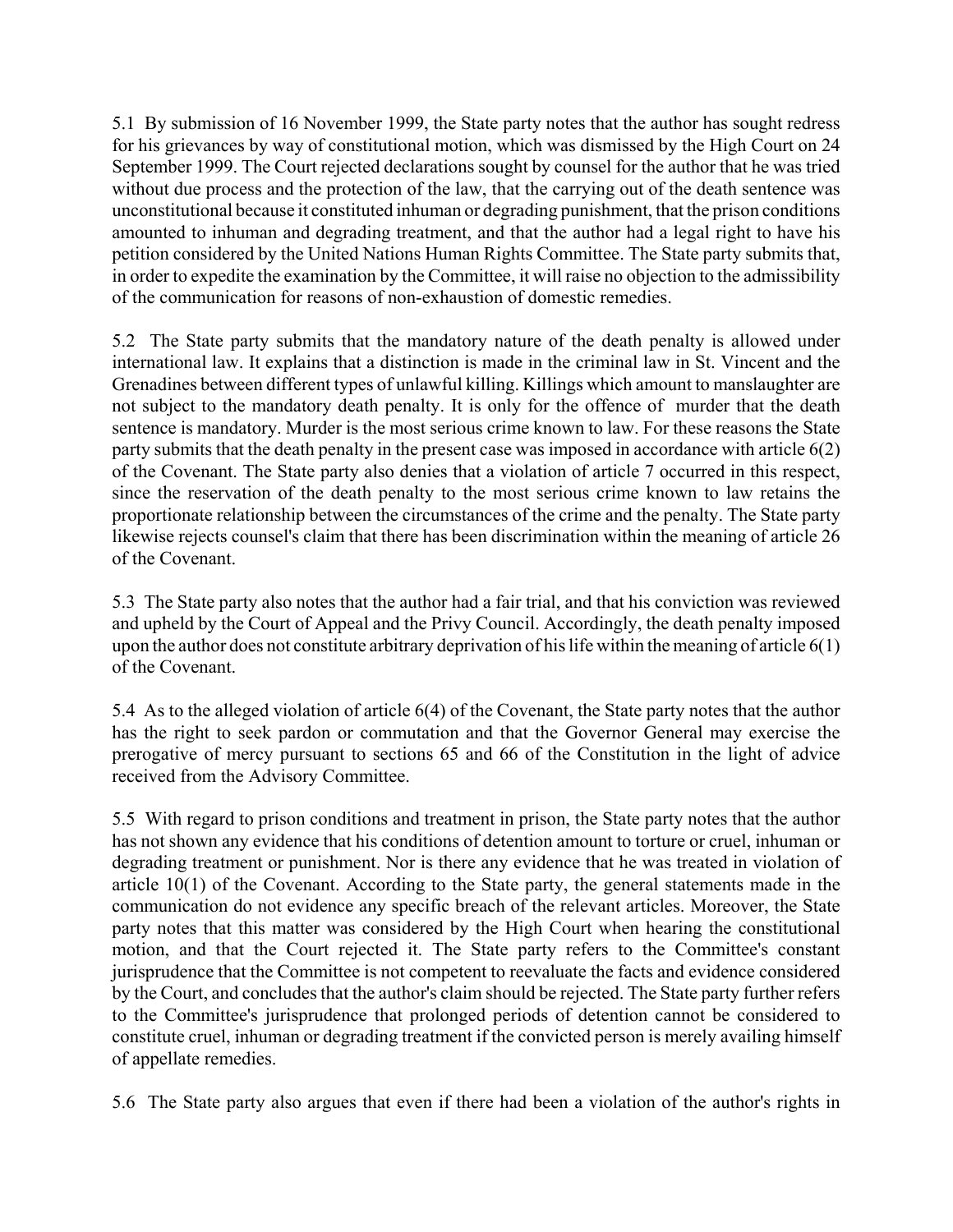relation to prison conditions, this would not render the carrying out of the death sentence unlawful and a violation of articles 6 and 7 of the Covenant. In this context, the State party makes reference to the Privy Council's decision in Thomas and Hilaire v Attorney General of Trinidad and Tobago, where the Privy Council considered that even if the prison conditions constituted a breach of the appellants constitutional rights, commutation of the sentence would not be the appropriate remedy and the fact that the conditions in which the condemned man had been kept prior to execution infringed his constitutional rights did not make a lawful sentence unconstitutional.

5.7 As to counsel's claim that the author's right to access to the constitutional court was violated, the State party notes that the author has indeed presented and pursued a constitutional motion in the High Court, during which he was represented by experienced local counsel. After his motion was dismissed, the author gave notice of appeal. On 13 October 1999, he withdrew his appeal. During these proceedings he was again represented by the same counsel. The State party submits that this is evidence that there has been no conduct on the part of the State which has had the practical effect of denying the author access to court.

## **Counsel's comments**

6.1 In his comments, counsel maintains that the author's death sentence violates various provisions of the Covenant because he was sentenced to death without the sentencing judge considering and giving effect to his character, his personal circumstances or those of the crime. In this connection, counsel refers to the report by the Inter-American Commission on Human Rights in the case of Hilaire v. Trinidad and Tobago (2).

6.2 With respect to the prerogative of mercy, counsel argues that the State party has not appreciated that the right to apply for pardon must be an effective right. In the author's case, he cannot effectively present his case for mercy and thus the right to apply for mercy is theoretical and illusory. The author cannot participate in the process, and is merely informed of the outcome. According to counsel, this means that the decisions on mercy are taken on an arbitrary basis. In this connection, counsel notes that the Advisory Committee does not interview the prisoner or his family. Moreover, no opportunity is given to the condemned person to respond to possible aggravating information which the Advisory Committee may have in its possession.

6.3 With regard to the prison conditions, counsel produces an affidavit sworn by the author, dated 30 December 1999. He states that his cell in Kingstown prison, where he was detained from 21 June 1995 to 10 September 1999, was 8 feet by 6 feet in size, and that the only articles with which he was supplied in his cell were a blanket, a slop pail, a small water container and a bible. He slept on the floor. In the cell there was no electric lighting, but there was an electric light bulb in the corridor adjacent to the cell, which was kept on night and day. He states that he was unable to read because of the poor lighting. He was allowed exercise for at least three times a week in the corridor adjacent to his cell. He did not exercise in the open air and did not get any sunlight. Guards were always present. The food was unpalatable and there was little variety (mainly rice). During a fire on 29 July 1999 caused by a prison riot, he was locked in his cell and only managed to save himself when other prisoners broke in through the roof. He is only allowed to wear prison clothes, which are rough on the skin. On 10 September 1999, he was placed in a cell in Fort Charlotte, an 18th century prison. The cell in which he is now held is moist and the floor is damp. He is supplied with a small mattress.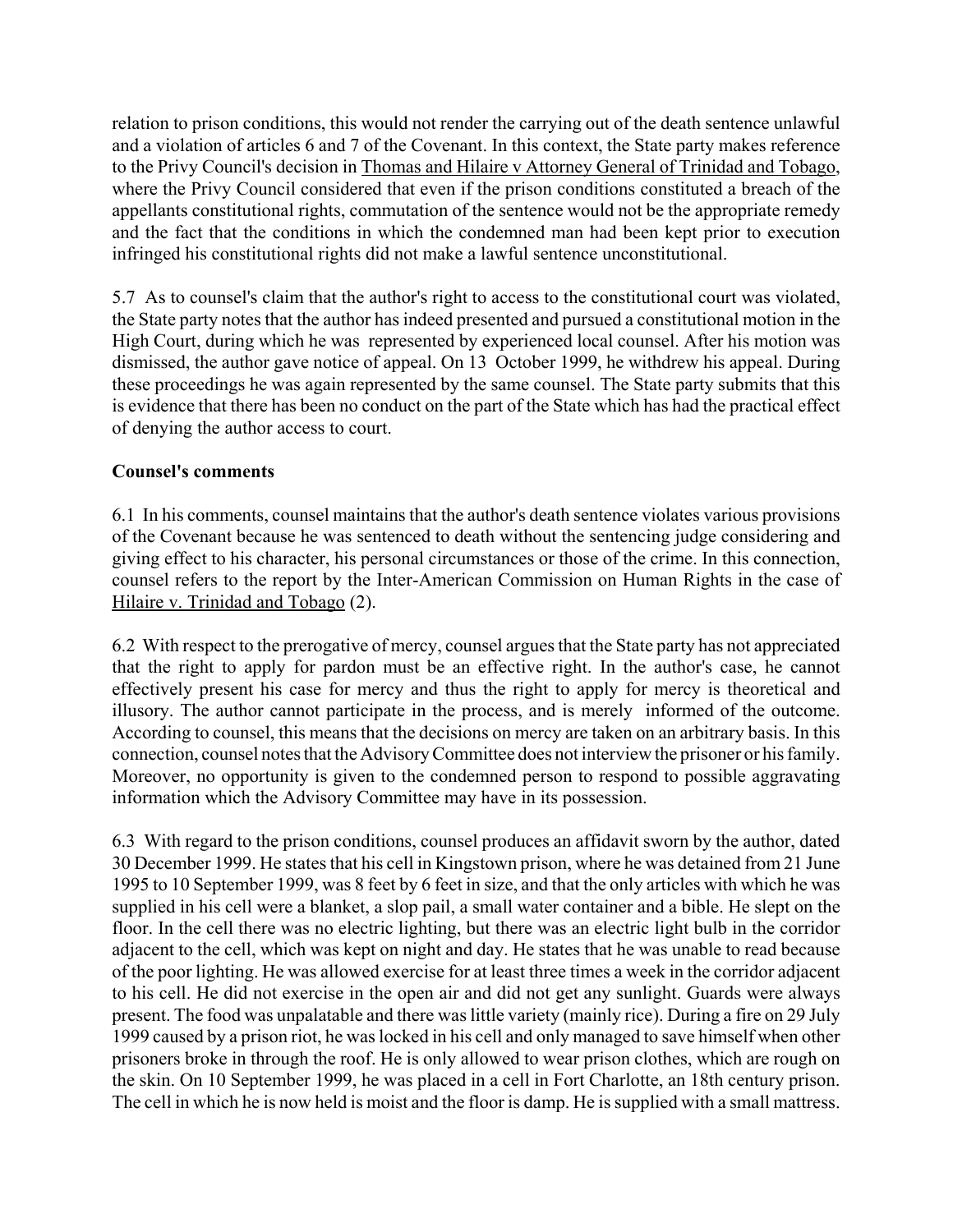The cell is dark night and day, as the light of the electric bulb in the corridor does not penetrate into the cell. He is given exercise daily but inside the building and he does not get any sunlight. Because of the damp conditions, his legs started swelling and he reported this to the authorities, who took him to hospital for examination on 29 December 1999. He adds that he was scheduled to be hanged on 13 September 1999 and that he was taken from his cell to the gallows and that his lawyer was able to obtain a stay of execution only fifteen minutes before the scheduled execution. He states that he has been traumatised and disoriented.

6.4 Concerning the author's right of access to court, counsel submits that the fact that the author was fortunate enough to persuade counsel to take his recent constitutional case pro bono does not relieve the State party of its obligation to provide legal aid for constitutional motions.

# **Consideration of admissibility**

7.1 Before considering any claim contained in a communication, the Human Rights Committee must, in accordance with rule 87 of its rules of procedure, decide whether or not it is admissible under the Optional Protocol to the Covenant.

7.2 The Committee notes that it appears from the facts before it that the author filed a constitutional motion before the High Court of St. Vincent and the Grenadines. The Committee considers therefore that the author has failed to substantiate, for purposes of admissibility, his claim under article 14(1) of the Covenant, that the State party denied the author the right of access to court in this respect.

7.3 The Committee considers that the author has sufficiently substantiated, for purposes of admissibility, that the remaining claims may raise issues under articles 6, 7, 10 and 26 of the Covenant. The Committee proceeds therefore without further delay to the consideration of the merits of these claims.

# **Consideration of the merits**

8.1 The Human Rights Committee has considered the present communication in the light of all the written information made available to it by the parties, as provided in article 5, paragraph 1, of the Optional Protocol.

8.2 Counsel has claimed that the mandatory nature of the death sentence and its application in the author's case, constitutes a violation of articles 6(1), 7 and 26 of the Covenant. The State party has replied that the death sentence is only mandatory for murder, which is the most serious crime under the law, and that this in itself means that it is a proportionate sentence. The Committee notes that the mandatory imposition of the death penalty under the laws of the State party is based solely upon the category of crime for which the offender is found guilty, without regard to the defendant's personal circumstances or the circumstances of the particular offense. The death penalty is mandatory in all cases of "murder" (intentional acts of violence resulting in the death of a person). The Committee considers that such a system of mandatory capital punishment would deprive the author of the most fundamental of rights, the right to life, without considering whether this exceptional form of punishment is appropriate in the circumstances of his or her case. The existence of a right to seek pardon or commutation, as required by article 6, paragraph 4, of the Covenant,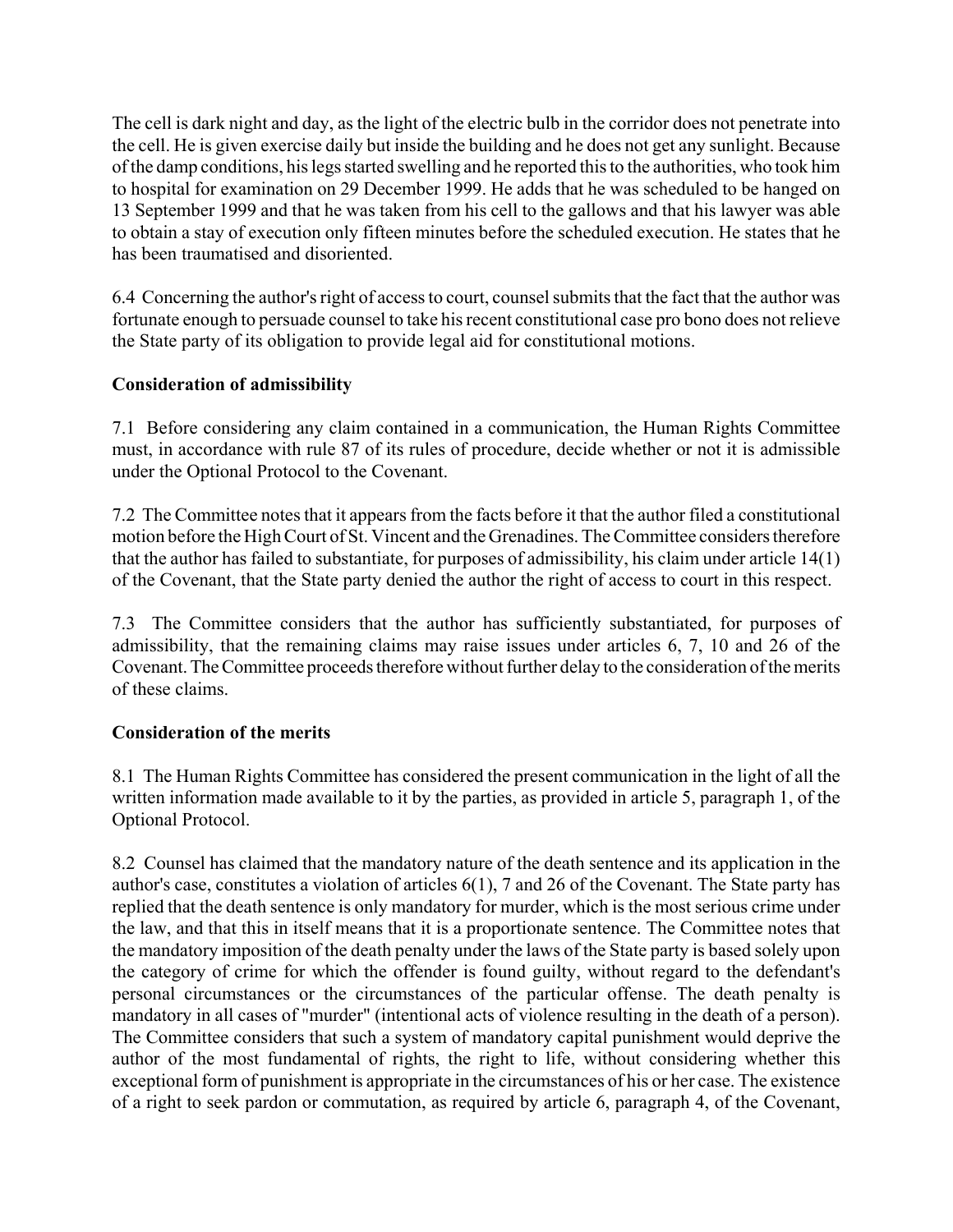does not secure adequate protection to the right to life, as these discretionary measures by the executive are subject to a wide range of other considerations compared to appropriate judicial review of all aspects of a criminal case. The Committee finds that the carrying out of the death penalty in the author's case would constitute an arbitrary deprivation of his life in violation or article 6, paragraph 1, of the Covenant.

8.3 The Committee is of the opinion that counsel's arguments related to the mandatory nature of the death penalty, based on articles 6(2), 7, 14(5) and 26 of the Covenant do not raise issues that would be separate from the above finding of a violation of article 6(1).

8.4 The author has claimed that his conditions of detention are in violation of articles 7 and 10(1) of the Covenant, and the State party has denied this claim in general terms and has referred to the judgement by the High Court, which rejected the author's claim. The Committee considers that, although it is in principle for the domestic courts of the State party to evaluate facts and evidence in a particular case, it is for the Committee to examine whether or not the facts as established by the Court constitute a violation of the Covenant. In this respect, the Committee notes that the author had claimed before the High Court that he was confined in a small cell, that he had been provided only with a blanket and a slop pail, that he slept on the floor, that an electric light was on day and night, and that he was allowed out of the cell into the yard one hour a day. The author has further alleged that he does not get any sunlight, and that he is at present detained in a moist and dark cell. The State party has not contested these claims. The Committee finds that the author's conditions of detention constitute a violation of article 10(1) of the Covenant. In so far as the author means to claim that the fact that he was taken to the gallows after a warrant for his execution had been issued and that he was removed only fifteen minutes before the scheduled execution constituted cruel, inhuman or degrading treatment, the Committee notes that nothing before the Committee indicates that the author was not removed from the gallows immediately after the stay of execution had been granted. The Committee therefore finds that the facts before it do not disclose a violation of article 7 of the Covenant in this respect.

9. The Human Rights Committee, acting under article 5, paragraph 4, of the Optional Protocol to the International Covenant on Civil and Political rights, is of the view that the facts before it disclose a violation of articles 6(1) and 10(1) of the Covenant.

10. Under article 2, paragraph 3(a), of the Covenant, the State party is under the obligation to provide Mr. Thompson with an effective and appropriate remedy, including commutation. The State party is under an obligation to take measures to prevent similar violations in the future.

11. Bearing in mind that, by becoming a State party to the Optional Protocol, the State party has recognized the competence of the Committee to determine whether there has been a violation of the Covenant or not and that, pursuant to article 2 of the Covenant, the State party has undertaken to ensure to all individuals within its territory and subject to its jurisdiction the rights recognized in the Covenant and to provide an effective and enforceable remedy in case a violation has been established, the Committee wishes to receive from the State party, within ninety days, information about the measures taken to give effect to the Committee's Views. The State party is also requested to publish the Committee's Views.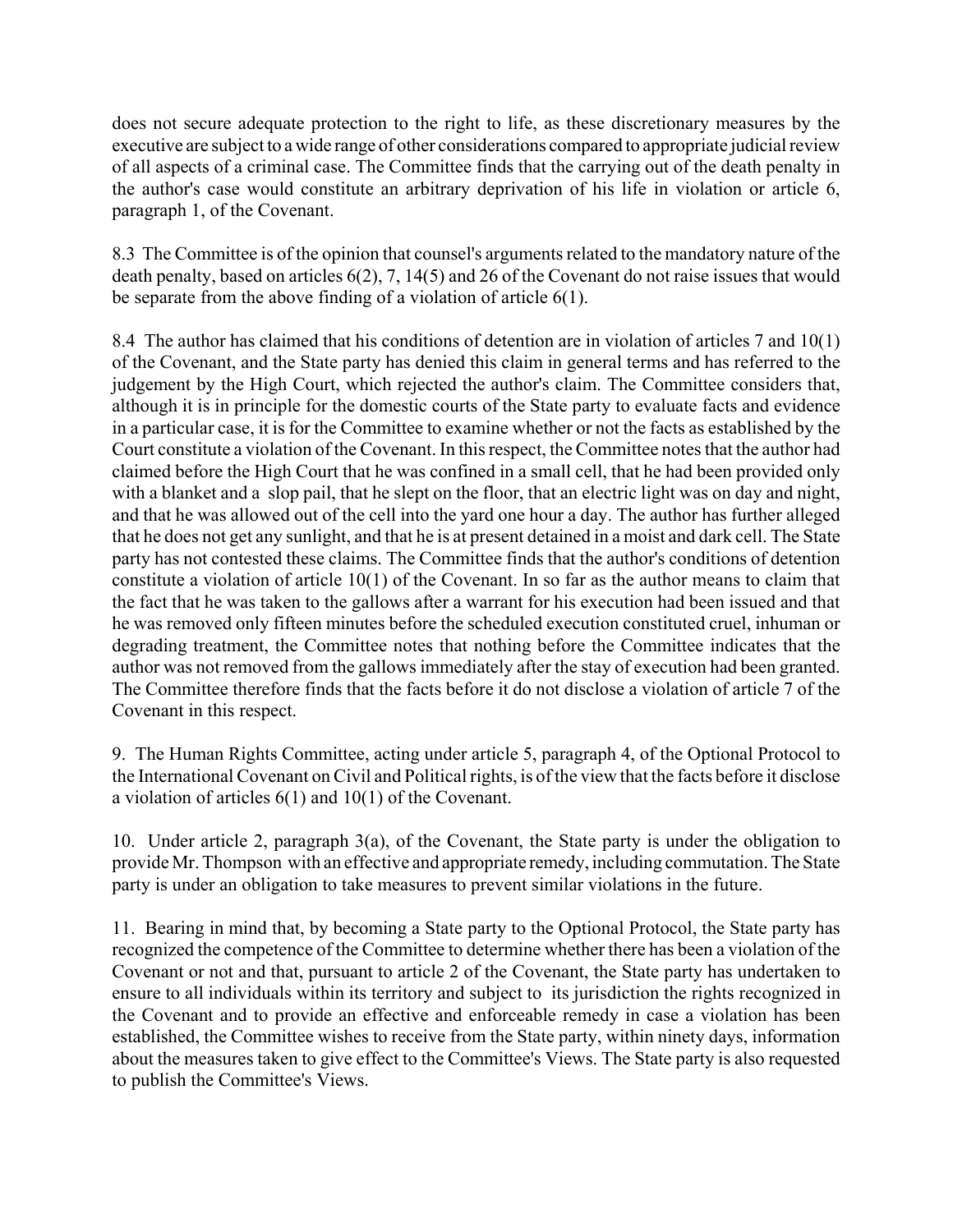$\frac{1}{2}$ 

[Adopted in English, French and Spanish, the English text being the original version. Subsequently to be translated into Arabic, Chinese and Russian as part of the Committee's Annual Report to the General Assembly.]

#### **Individual opinion by Lord Colville (dissenting)**

The majority decision is based solely on the law which imposes a mandatory death sentence upon the category of crime, murder, for which the offender is found guilty, without regard to the defendant's personal circumstances or the circumstances of the particular offence. This conclusion has been reached without any assessment of either such set of circumstances, which exercise would in any case be beyond the Committee's jurisdiction. The majority, therefore, have founded their opinion on the contrast between the common law definition of murder, which applies in the State, and a gradation of categories of homicide in civil law jurisdictions and, by statute, in some States whose criminal law derives from common law. Thus the majority decision is not particular to this author but has wide application on a generalised basis. The point has now for the first time been taken in this communication despite Views on numerous earlier communications arising under (inter alia) a mandatory death sentence for murder; on those occasions no such stance was adopted.

In finding, in this communication, that the carrying out of the death penalty in the author's case would constitute on arbitrary deprivation of his life in violation of article 6.1 of the Covenant, the wrong starting-point is chosen. The terms of paragraph 8.2 of the majority decision fail to analyse the carefully-constructed provisions of the entirety of article 6. The article begins from a position in which it is accepted that capital punishment, despite the exhortation in article 6.6, remains an available sentence. It then specifies safeguards, and these are commented on as follows:

(a) The inherent right to life is not to be subject to arbitrary deprivation. The subsequent provisions of the article state the requirements which prevent arbitrariness but which are not addressed by the majority except for article 6.4, as to which there now exists jurisprudence which appears to have been overlooked: (see below);

(b) Article 6.2 underlines the basic flaw in the majority's reasoning. There is no dispute that murder is a most serious crime; that is, however, subject to the majority's view that a definition of murder in common law may encompass offences which are not to be described as "most serious."

<sup>\*</sup> The following members of the Committee participated in the examination of the case: Mr. Abdelfattah Amor, Mr. Prafullachandra Natwarlal Bhagwati, Ms. Christine Chanet, Lord Colville, Ms. Elizabeth Evatt, Ms. Pilar Gaitan de Pombo, Mr. Louis Henkin, Mr. Eckart Klein, Mr. David Kretzmer, Mr. Rajsoomer Lallah, Ms. Cecilia Medina Quiroga, Mr. Martin Scheinin, Mr. Hipólito Solari Yrigoyen, Mr. Roman Wieruszewski, Mr. Maxwell Yalden and Mr. Abdallah Zakhia. The text of two individual opinions signed by five Committee members is appended to this document.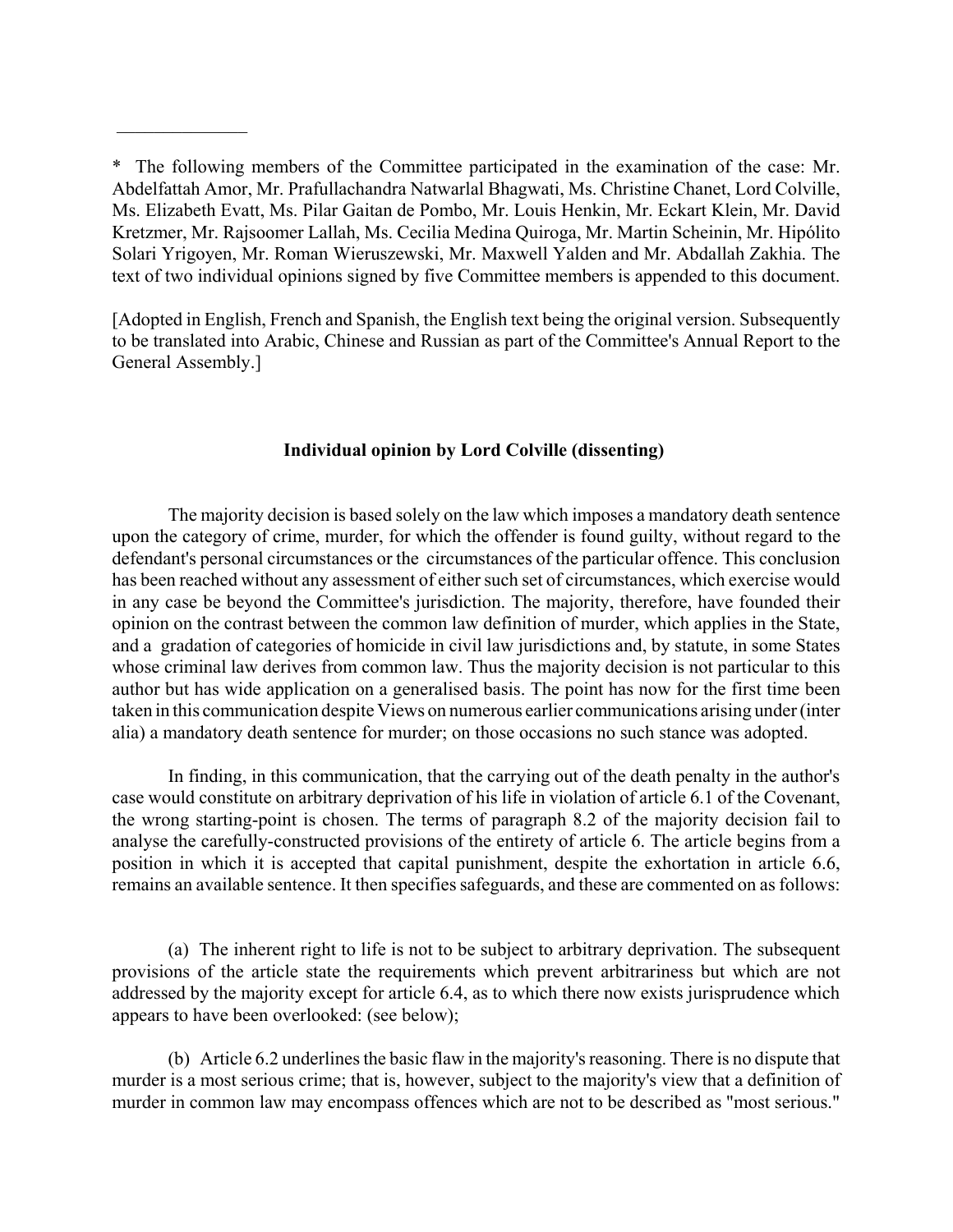Whilst this does not form part of their decision in those terms, the inevitable implication is that "murder" must be redefined.

 The second point on article 6.2 emphasises that the death penalty can only be carried out pursuant to a final decision by a competent court. It follows inescapably from this that the actual law which compels the trial judge to pass a sentence of death when a person is convicted of murder does not and cannot in itself offend article 6.1 and certainly not because factual and personal circumstances are ignored: if the prosecuting authority decides, in a homicide case, to bring a charge of murder, a number of avenues immediately exist for the defence to counter, in the trial court, this accusation. These include

– self-defence: unless the prosecution can satisfy the tribunal of fact that the defendant's actions, which led to the death, exceeded a proportional response, in his own perception of the circumstances, to the threat with which he was faced, the defendant must be completely acquitted of any crime;

- other circumstances, surrounding the crime and relating fundamentally to the prevailing situation or the defendant's state of mind, enable the tribunal of fact to find that, if these defences have not been disproved by the prosecution (the onus is never on the defendant), the charge of murder can be reduced to manslaughter which does not carry a mandatory death sentence. According to the approach adopted by the defence and the evidence adduced by the parties, the judge is bound to explain these issues; if this is not done in accordance with legal precedent the failure will lead to any conviction being quashed;

- the issues which may thus be raised by the defence need only be exemplified: one is diminished responsibility by the defendant for his actions (falling short of such mental disorder as would lead, not to a conviction, but to an order for treatment in a psychiatric hospital); or provocation, which by judicial decision has been extended to include the "battered partner syndrome", whether resulting from an instantaneous or cumulative basis of aggravation by the victim;

- as a result, the verdict indicates whether murder is the only possible crime for which the defendant can be convicted. Questions of law which may undermine a conviction for murder can be taken to the highest appellate tribunal. It was by such an appeal that the law has recognised prolonged domestic violence or abuse as constituting a "provocation", thereby reducing murder, in proper cases, to manslaughter.

No comments arise in this case under article 6.3 or 6.5. Article 6.4 has, however, recently assumed a significance which the majority decision appears to have disregarded. It has always been the case that the Head of State must be advised by the relevant Minister or advisory body such as the Privy Council, whether the death penalty shall in fact be carried out. This system is necessitated by article 6.4 and it involves a number of preliminary steps: as the majority says in paragraph 8.2, these discretionary measures by the executive are subject to a wide range of other considerations compared to appropriate judicial review of all aspects of a criminal case. This is not only a correct statement but constitutes the essence and virtue of article 6.4; exactly this process is in place in the State.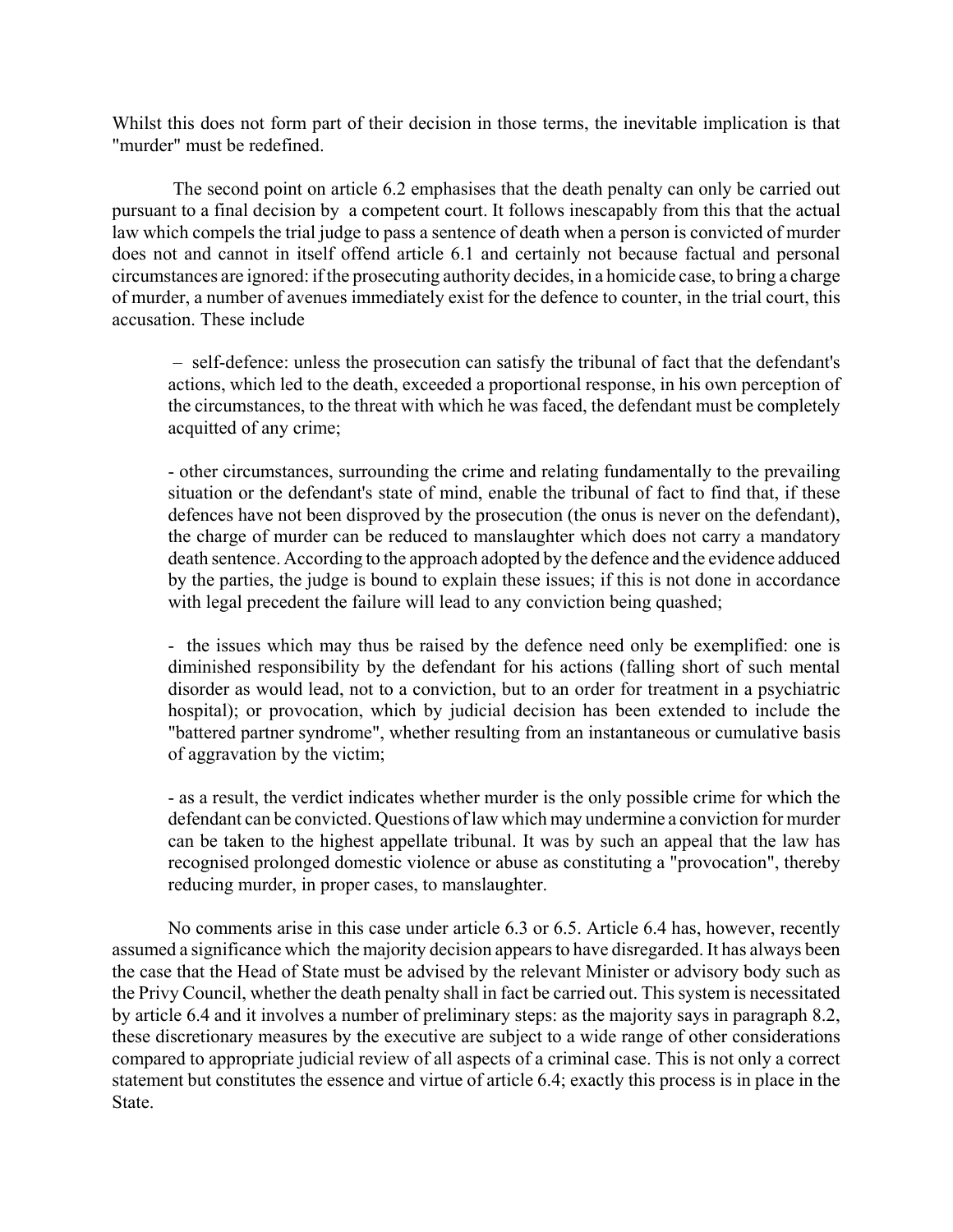The Judicial Committee of the Privy Council has, however, delivered its advice in the case of Lewis and others v. A.G. of Jamaica & another, dated 12 September 2000. Whilst Lord Slynn's majority opinion is not binding in any common law jurisdiction, it has such persuasive authority that it is certain to be given effect. He indicates that in Jamaica by itsConstitution, but similarly elsewhere:-

- A written report from the trial judge is available to the person or body advising on pardon or commutation of sentence. (It should be said, by way of gloss to this practice, that the trial judge will have seen the defendant and the witnesses at first hand in the course of the trial, and also will have had access to other material relating to the circumstances of the case and of the defendant which was never used in the trial itself. Evidence, inadmissible for production to the tribunal of fact, may, for example, contain much revealing information).

- "Such other information derived from the record of the case or elsewhere" shall be forwarded to the authority empowered to grant clemency.

- In practice the condemned accused has never been denied the opportunity to make representations which will be considered by that authority.

Where Lewis breaks new ground is in the advice that the procedures followed in the process of considering a person's petition are open to judicial review. It is necessary that the condemned person should be given notice of the date on which the clemency authority will consider his case. That notice should be sufficient for him or his advisers to prepare representations before a decision is taken. Lewis thus formalises a defendant's right to make representations and requires that these be considered.

The inevitable result of this analysis of article 6 as a whole together with judicial ruling likely to be given effect on all common law jurisdictions, including St. Vincent and the Grenadines, is that questions of arbitrariness do not depend on the trial and sentence at first instance, let alone in the mandatory nature of the sentence to be imposed on conviction for murder. There is no suggestion that arbitrariness has arisen in the course of the appellate procedures. The majority's view, therefore, must depend on a decision that the terms of article 6.4, as given effect in a common law jurisdiction, must incorporate an arbitrary decision, "without considering whether this exceptional form of punishment is appropriate in the circumstances" of the particular case (para 8.2). This is manifestly incorrect, as a matter of long-standing practice and now of persuasive advice from the Privy Council; it is no longer merely a matter of conscientious consideration by the authority but a matter of judicial reviewability of its decision.

Any interpretation finding arbitrariness in the light of existing common law procedures can only imply that full compliance with article 6.4 does not escape the association of arbitrariness under article 6.1. Such internal inconsistency should not be applied to interpretation of the Covenant, and can only be the result of a mistaken straining of the words of article 6.

On the facts of this case and the course of any clemency process which may yet ensue, I cannot agree that there has been any violation of article 6.1 of the Covenant.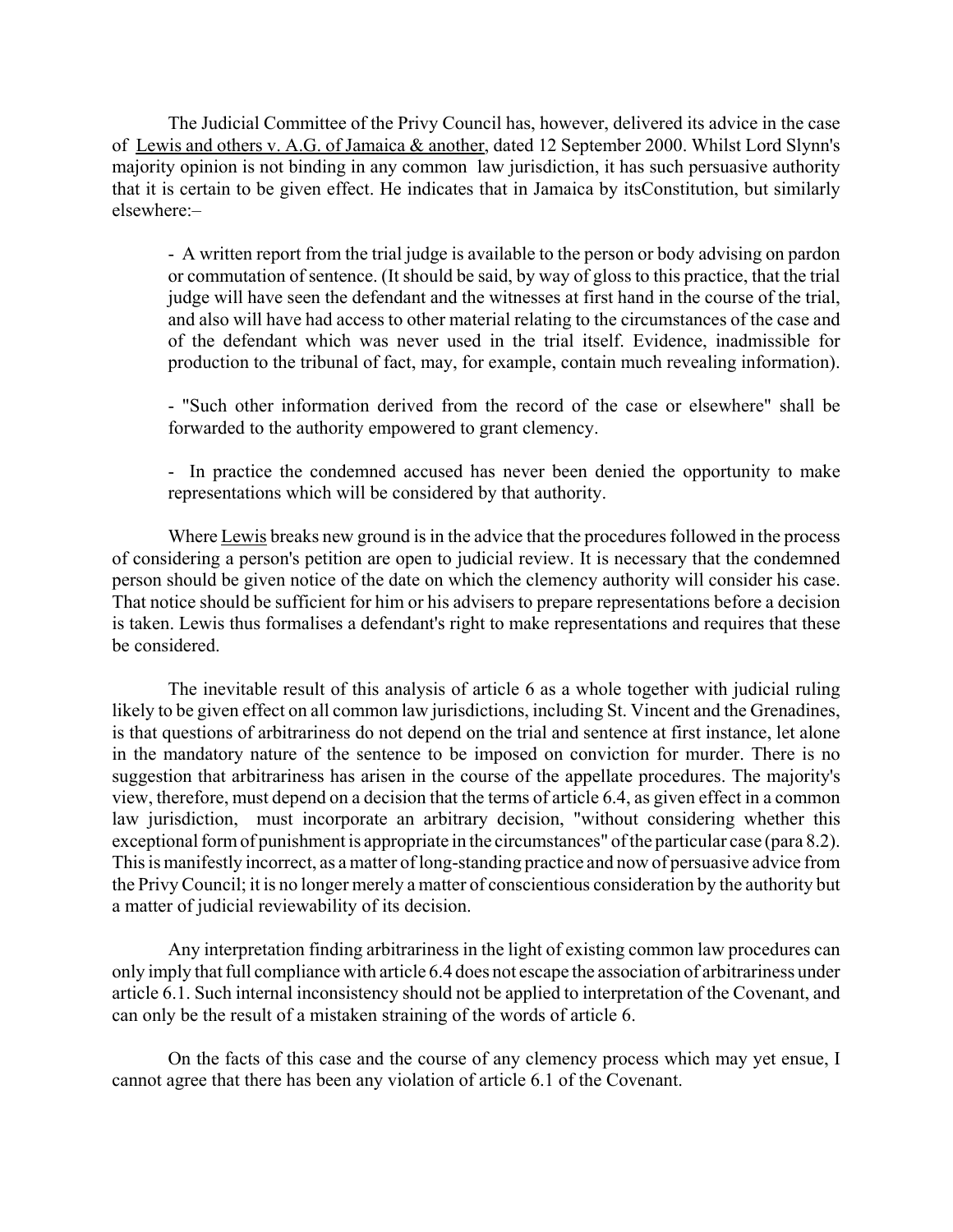## **Individual opinion by Mr. David Kretzmer, co-signed by Mr. Abdelfattah Amor, Mr. Maxwell Yalden and Mr. Abdallah Zakhia (dissenting)**

## **A. Past jurisprudence**

1. Like many of my colleagues, I find it unfortunate that the Covenant does not prohibit the death penalty. However, I do not find this a reason to depart from accepted rules of interpretation when dealing with the provisions of the Covenant on the death penalty. 4 I am therefore unable to agree with the Committee's view that by virtue of the fact that the death sentence imposed on the author was mandatory, the State party would violate the author's right, protected under article 6, paragraph 1, not to be arbitrarily deprived of his life, were it to carry out the sentence.

2. Mandatory death sentences for murder are not a novel question for the Committee. For many years the Committee has dealt with communications from persons sentenced to death under legislation that makes a death sentence for murder mandatory. (See, e.g., Communication no. 719/1996, Conroy Levy v. Jamaica; Communication no. 750/1996, Silbert Daley v. Jamaica; Communication no. 775/1997, Christopher Brown v. Jamaica.) In none of these cases has the Committee intimated that the mandatory nature of the sentence involves a violation of article 6 (or any other article) of the Covenant. Furthermore, in fulfilling its function under article 40 of the Covenant, the Committee has studied and commented on numerous reports of States parties in which legislation makes a death sentence for murder mandatory. While in dealing with individual communications the Committee usually confines itself to arguments raised by the authors, in studying State party reports the initiative in raising arguments regarding the compatibility of domestic legislation with the Covenant lies in the hands of the Committee itself. Nevertheless, the Committee has never expressed the opinion in Concluding Observations that a mandatory death sentence for murder is incompatible with the Covenant. (See, e.g., the Concluding Observations of the Committee of 19.1.97 on Jamaica's second periodic report, in which no mention is made of the mandatory death sentence).

It should also be recalled that in its General Comment no.6 that concerns article 6 of the Covenant, the Committee discussed the death penalty. It gave no indication that mandatory death sentences are incompatible with article 6.

The Committee is not bound by its previous jurisprudence. It is free to depart from such jurisprudence and should do so if it is convinced that its approach in the past was mistaken. It seems to me, however, that if the Committee wishes States parties to take its jurisprudence seriously and to be guided by it in implementing the Covenant, when it changes course it owes the States parties and all other interested persons an explanation of why it chose to do so. I regret that in its Views in the present case the Committee has failed to explain why it has decided to depart from its previous position on the mandatory death sentence.

## **B. Article 6 and mandatory death sentences**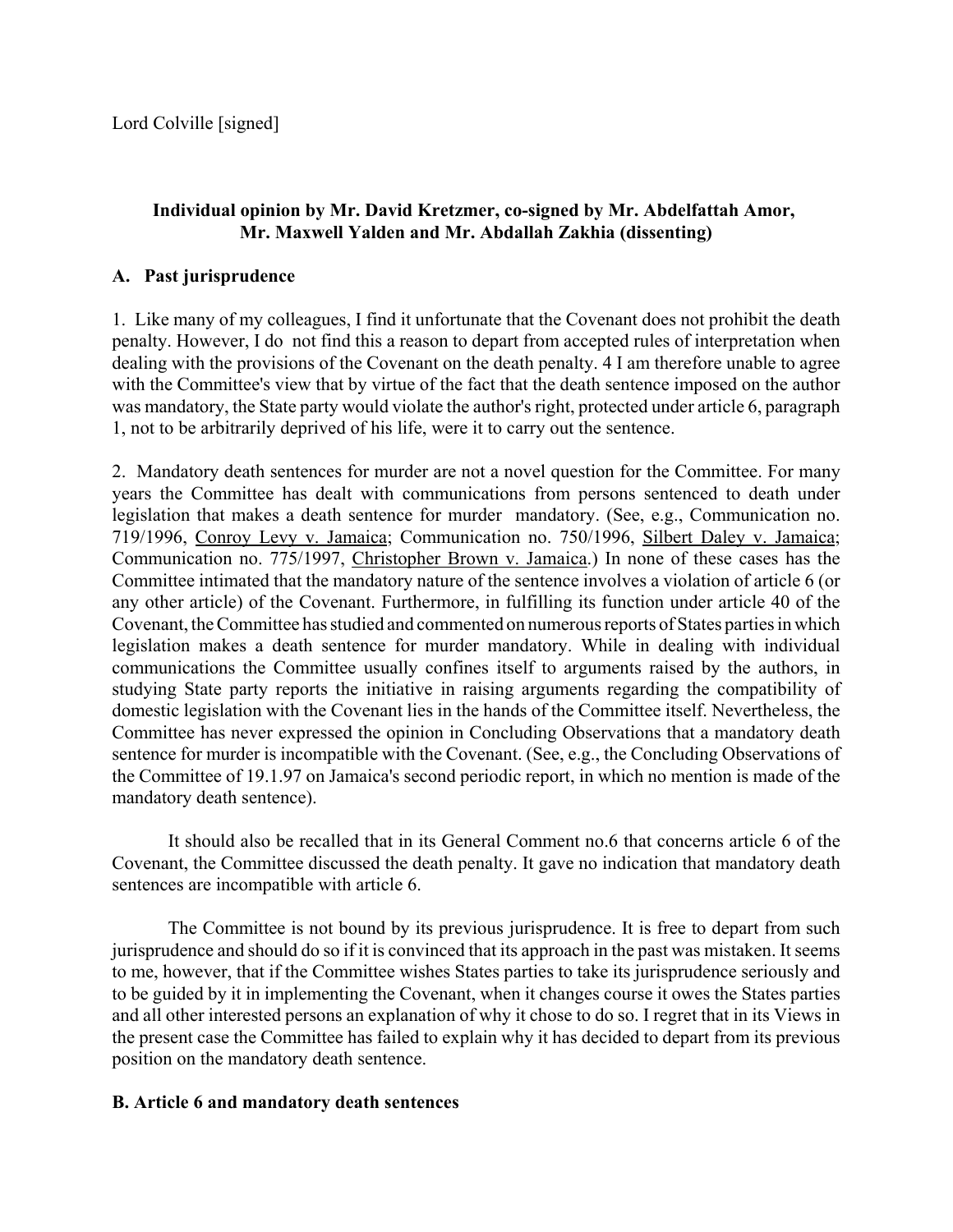3. In discussing article 6 of the Covenant, it is important to distinguish quite clearly between a mandatory death sentence and mandatory capital punishment. The Covenant itself makes a clear distinction between imposition of a death sentence and carrying out the sentence. Imposition of the death sentence by a court of law after a trial that meets all the requirements of article 14 of the Covenant is a necessary, but insufficient, condition for carrying out the death penalty. Article 6, paragraph 4, gives every person sentenced to death the right to seek pardon or commutation of the sentence. It is therefore obvious that the Covenant expressly prohibits a mandatory death penalty. However, the question that arises in this case does not relate to mandatory capital punishment or a mandatory death penalty, but to a mandatory death sentence. The difference is not a matter of semantics. Unfortunately, in speaking of the mandatory death penalty the Committee has unwittingly conveyed the wrong impression. In my mind this has also led it to misstate the issue that arises. That issue is not whether a State party may carry out the death penalty without regard to the personal circumstances of the crime and the defendant, but whether the Covenant requires that courts be given discretion in determining whether to impose the death sentence for murder.

4. Article 6, paragraph 1, protects the inherent right to life of every human being. It states that no one shall be arbitrarily deprived of his life. Had this paragraph stood alone, a very strong case could have been made out that capital punishment itself is a violation of the right to life. This is indeed the approach which has been taken by the constitutional courts of two states when interpreting their constitutions (see the decision of the South African Constitutional Court in State v. Makwanyane [1995] 1 LRC 269; Decision No. 23/1990 (X.31) AB of the Hungarian Constitutional Court.) Unfortunately, the Covenant precludes this approach, since article 6 permits the death penalty in countries which have not abolished it, provided the stringent conditions laid down in paragraphs 2, 4 and 5 and in other provisions of the Covenant are met. When article 6 of the Covenant is read in its entirety, the ineluctable conclusion must be that carrying out a death penalty cannot be regarded as a violation of article 6, paragraph 1, provided all these stringent conditions have been met. The ultimate question in gauging whether carrying out a death sentence constitutes violation of article 6 therefore hinges on whether the State party has indeed complied with these conditions.

5. The first condition that must be met is that sentence of death may be imposed only for the most serious crimes in accordance with the law in force at the time of the commission of the offence. In the present case the Committee does not expressly base its finding of a violation on breach of this condition. However, the Committee mentions that "mandatory imposition of the death penalty under the laws of the State party is based solely upon the category of crime for which the offender is found guilty" and that the "death penalty is mandatory in all cases of murder". While the Committee does not mention article 6, paragraph 2, in the absence of any other explanation it would seem that the Committee has doubts about the compatibility with the Covenant of imposition of the death sentence for murder (the category of crime for which the death sentence is mandatory in the law of the State party). One can only assume that these doubts are based on the fear that the category of murder may include crimes that are not the most serious. I find it quite disturbing that the Committee is prepared to intimate that cases of murder may not be a most serious crime. The Committee itself has stated that the right to life is the supreme right (see General Comment no. 6). Intentional taking of another person's life in circumstances which give rise to criminal liability must therefore, by its very nature, be regarded as a most serious crime. From the materials presented to the Committee in this communication it appears that a person is guilty of the crime of murder under the law of the State party if, with malice aforethought, he or she causes the death of another. The State party has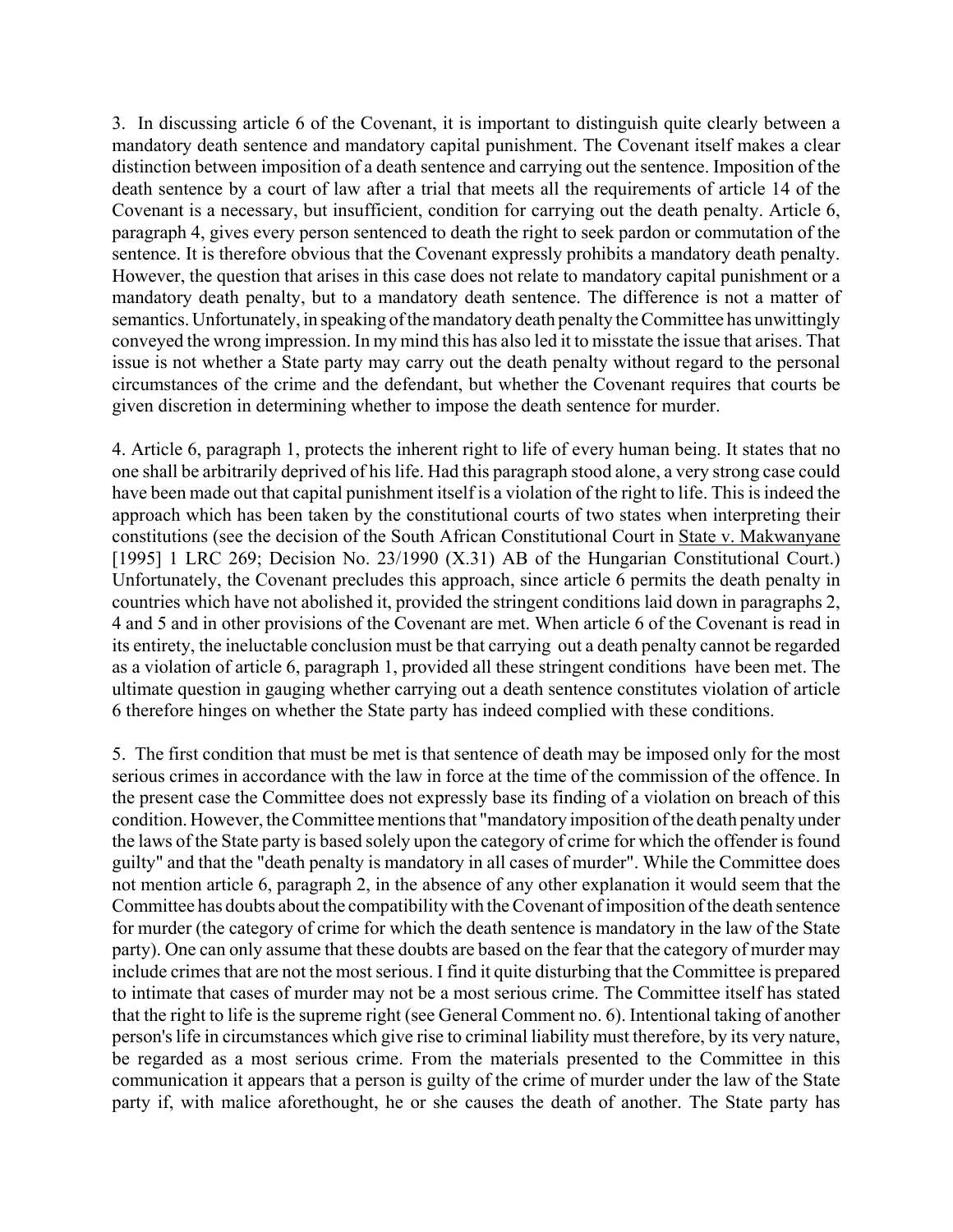explained (and this has not been contested) that the crime of murder does not include "killings which amount to manslaughter (for example by reason of provocation or diminished responsibility)." In these circumstances every case of murder, for which a person is criminally liable, must be regarded as a most serious crime. This does not mean, of course, that the death penalty should be imposed, nor that a death sentence should be carried out, if imposed. It does mean, however, that imposition of the death sentence cannot, per se, be regarded as incompatible with the Covenant.

6. In determining whether a defendant on a charge of murder is criminally liable the court must consider various personal circumstances of the defendant, as well as the circumstances of the particular act which forms the basis of the crime. As has been demonstrated in the opinion of my colleague, Lord Colville, these circumstances will be relevant in determining both the mens rea and actus reus required for criminal liability, as well as the availability of potential defences to criminal liability, such as self-defence. These circumstances will also be relevant in determining whether there was provocation or diminished responsibility, which, under the law of the State party, remove an act of intentional killing from the category of murder. As all these matters are part of the determination of the criminal charge against the defendant, under article 14, paragraph 1, of the Covenant they must be decided by a competent, independent and impartial tribunal. Were courts to be denied the power to decide on any of these matters, the requirements of article 14 would not be met. According to the jurisprudence of the Committee, in a case involving the death penalty this would mean that carrying out the death sentence would constitute a violation of article 6. It has not been argued that the above conditions were not complied with in the present case. Nevertheless, the Committee states that it would be a violation of the author's right not to be arbitrarily deprived of his life, if the State party were to carry out the death penalty "without regard to the defendant's personal circumstances or the circumstances of the particular offense." (See para. 8.2 of the Committee's Views). As it has not been claimed that personal circumstances of the particular offence relevant to the criminal liability for murder of the author were not taken into account by the courts, it is obvious that the Committee is referring to other circumstances, which have no bearing on the author's liability for murder. Article 6, paragraph 4, of the Covenant does indeed demand that the State party have regard to such circumstances before carrying out sentence of death. There is absolutely nothing in the Covenant, however, that demands that the courts of the State party must be the domestic organ that has regard to these circumstances, which, as stated, are not relevant in determination of the criminal charge.

7. In many societies, the law lays down a maximum punishment for a given crime and courts are given discretion in determining the appropriate sentence in a given case. This may very well be the best system of sentencing (although many critics argue that it inevitably results in uneven or discriminatory sentencing). However, in dealing with the issue of sentencing, as with all other issues relating to interpretation of the Covenant, the question that the Committee must ask is not whether a specific system seems the best, but whether such a system is demanded under the Covenant. It is all too easy to assume that the system with which Committee members are most familiar is demanded under the Covenant. But this is an unacceptable approach in interpreting the Covenant, which applies at the present time to 144 State parties, with different legal regimes, cultures and traditions.

8. The essential question in this case is whether the Covenant demands that courts be given discretion in deciding the appropriate sentence in each case. There is no provision in the Covenant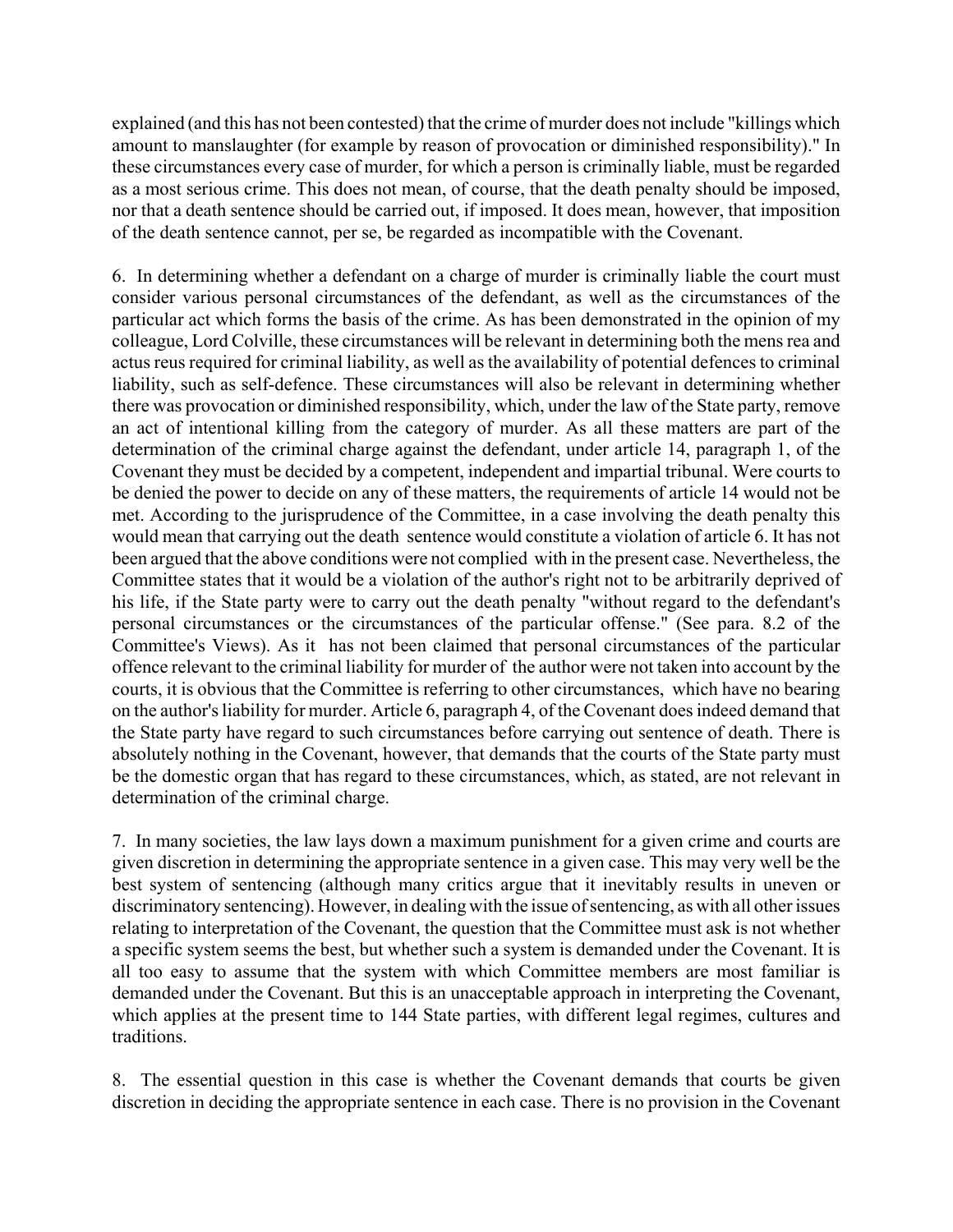that would suggest that the answer to this question is affirmative. Furthermore, an affirmative answer would seem to imply that minimum sentences for certain crimes, such as rape and drug-dealing (accepted in many jurisdictions) are incompatible with the Covenant. I find it difficult to accept this conclusion.

Mandatory sentences (or minimum sentences, which are in essence mandatory) may indeed raise serious issues under the Covenant. If such sentences are disproportionate to the crimes for which they are imposed, their imposition may involve a violation of article 7 of the Covenant. If a mandatory death sentence is imposed for crimes that are not the most serious crimes, article 6, paragraph 2 of the Covenant is violated. However, whether such sentences are advisable or not, if all provisions of the Covenant regarding punishment are respected, the fact that the minimum or exact punishment for the crime is set by the legislature, rather than the court, does not of itself involve a violation of the Covenant. Carrying out such a sentence that has been imposed by a competent, independent and impartial tribunal established under law after a trial that meets all the requirements of article 14 cannot be regarded as an arbitrary act.

I am well aware that in the present case the mandatory sentence is the death sentence. Special rules do indeed apply to the death sentence. It may only be imposed for the most serious crimes. Furthermore, the Covenant expressly demands that persons sentenced to death be given the right to request pardon or commutation before the sentence is carried out. No parallel right is given to persons sentenced to any other punishment. There is, however, no provision in the Covenant that demands that courts be given sentencing discretion in death penalty cases that they do not have to be given in other cases.

In summary: there is no provision in the Covenant that requires that courts be given discretion to determine the exact sentence in a criminal case. If the sentence itself does not violate the Covenant, the fact that it was made mandatory under legislation, rather than determined by the court, does not change its nature. In death penalty cases, if the sentence is imposed for a most serious crime (and any instance of murder is, by definition, a most serious crime), it cannot be regarded as incompatible with the Covenant. I cannot accept that carrying out a death sentence that has been imposed by a court in accordance with article 6 of the Covenant after a trial that meets all the requirements of article 14 can be regarded as an arbitrary deprivation of life.

9. As stated above, there is nothing in the Covenant that demands that courts be given sentencing discretion in criminal cases. Neither is there any provision that makes sentencing in cases of capital offences any different. This does not mean, however, that a duty is not imposed on States parties to consider personal circumstances of the defendant or circumstances of the particular offence before carrying out a death sentence. On the contrary, a death sentence is different from other sentences in that article 6, paragraph 4, expressly demands that anyone under sentence of death shall have the right to seek pardon or commutation and that amnesty, pardon or commutation may be granted in all cases. It must be noted that article 6, paragraph 4, recognizes a right. Like all other rights, recognition of this right by the Covenant imposes a legal obligation on States parties to respect and ensure it. States parties are therefore legally bound to consider in good faith all requests for pardon or commutation by persons sentenced to death. A State party that fails to do so violates the right of a condemned person under article 6, paragraph 4, with all the consequences that flow from violation of a Covenant right, including the victim's right to an effective remedy.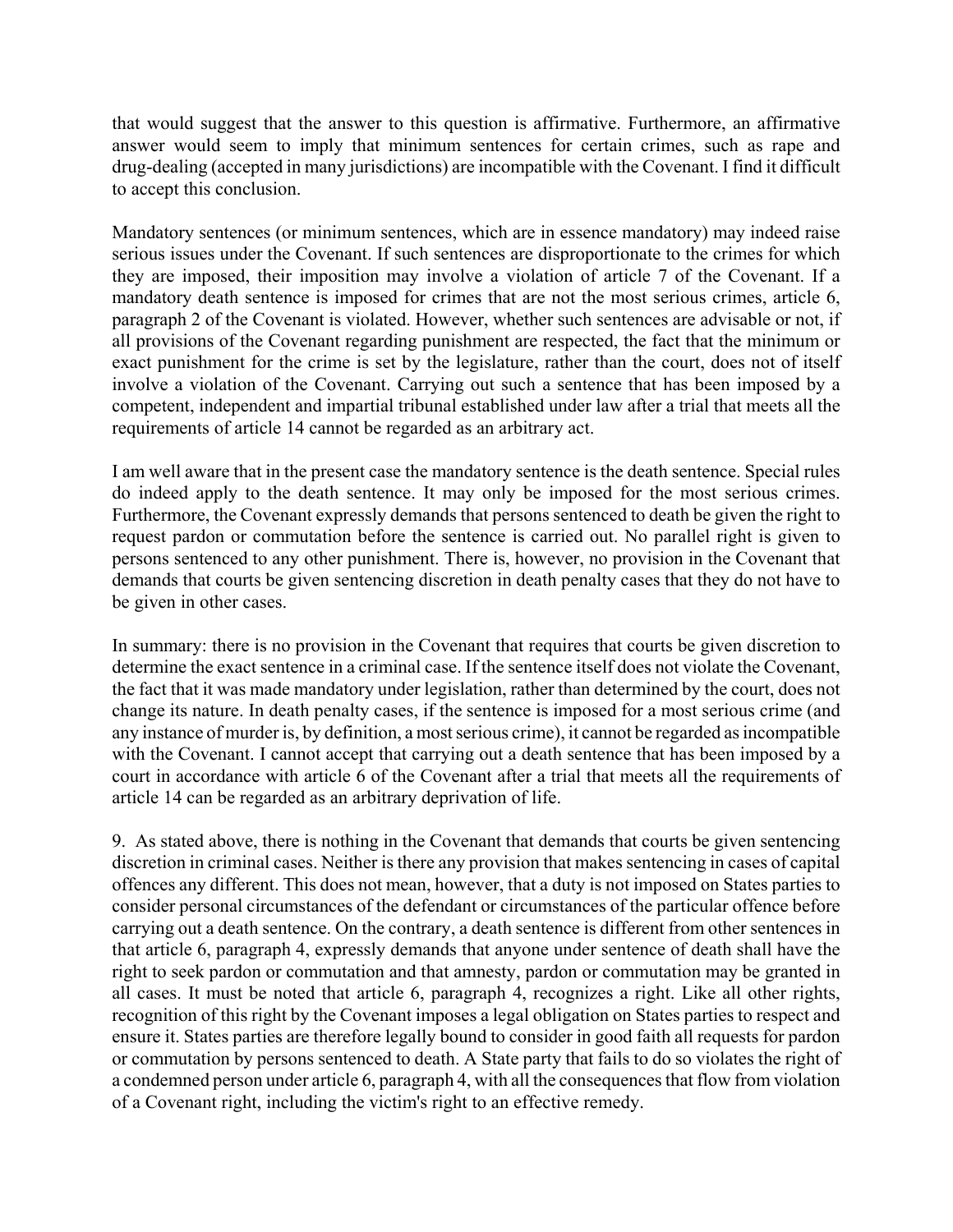The Committee states that "existence of a right to seek a pardon or commutation does not secure adequate protection to the right to life, as these discretionary measures by the executive are subject to a wide range of other considerations compared to the appropriate judicial review of all aspects of a criminal case". This statement does not help to make the Committee's approach coherent. In order to comply with the requirements of article 6, paragraph 4, a State party is bound to consider in good faith all personal circumstances and circumstances of the particular crime which the condemned person wishes to present. It is indeed true that the decision-making body in the State party may also take into account other factors, which may be considered relevant in granting the pardon or commutation. However, a court which has discretion in sentencing may also take into account a host of factors other than the defendant's personal circumstances or circumstances of the crime.

10. I may now summarize my understanding of the legal situation regarding mandatory death sentences for murder:

(a) The question of whether a death sentence is compatible with the Covenant depends on whether the conditions laid down in article 6 and other articles of the Covenant, especially article 14, are complied with.

(b) Carrying out a death sentence imposed in accordance with the requirements of article 6 and other articles of the Covenant cannot be regarded as arbitrary deprivation of life.

(c) There is nothing in the Covenant that demands that courts be given discretion in sentencing. Neither is there a special provision that makes sentencing in death penalty cases different from other cases.

(d) The Covenant expressly demands that States parties must have regard to particular circumstances of the defendant or the particular offence before carrying out a death sentence. A State party has a legal obligation to take such circumstances into account in considering applications for pardon or commutation. The consideration must be carried out in good faith and according to a fair procedure.

### **C. Violation of the author's rights in the present case**

11.Even if I had agreed with the Committee on the legal issue I would have found it difficult to agree that the author's rights were violated in this case.

In the context of an individual communication under the Optional Protocol the issue is not the compatibility of legislation with the Covenant, but whether the author's rights were violated. (See, e.g., Faurisson v. France, in which the Committee stressed that it was not examining whether the legislation on the basis of which the author had been convicted was compatible with article 19 of the Covenant, but whether in convicting the author on the specific facts of his case the author's right to freedom of expression had been violated). In the present case the author was convicted of a specific crime: murder of a little girl. Even if the category of murder under the law of the State party may include some crimes which are not the most serious, it is clear that the crime of which the author was convicted is not among these. Neither has the author pointed to any personal